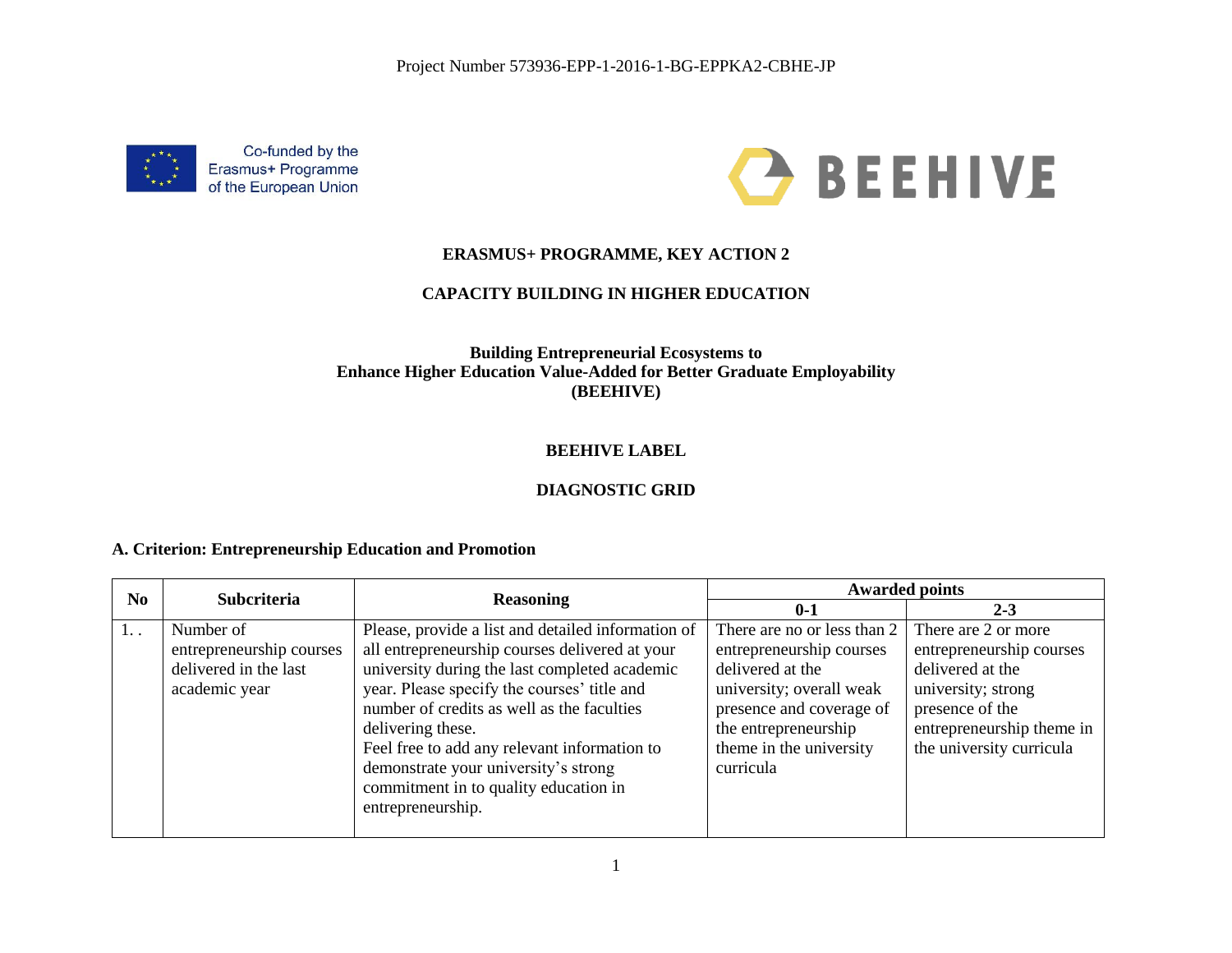| 2. | Percentage of students    | Please provide data in percentages about the    | There are no or less than  | There are at least 10% of |
|----|---------------------------|-------------------------------------------------|----------------------------|---------------------------|
|    | enrolled in               | students enrolled in each of the aforementioned | 10% of students enrolled   | students enrolled in      |
|    | entrepreneurship courses  | entrepreneurship courses during the last        | in entrepreneurship        | entrepreneurship courses  |
|    | in the last academic year | completed academic year.                        | courses at the university  | at the university         |
|    |                           |                                                 |                            |                           |
| 3. | Percentage of students    | Please provide the percentage of students       | There are no or less than  | At least $0.5\%$ of the   |
|    | enrolled in the           | enrolled in the BEEHIVE Entrepreneurship        | 0,5 % of students enrolled | university students are   |
|    | <b>BEEHIVE</b>            | MOOC during the current academic year.          | in the BEEHIVE             | enrolled in the BEEHIVE   |
|    | Entrepreneurship MOOC     | Please provide a list of the enrolled students. | Entrepreneurship MOOC;     | Entrepreneurship MOOC;    |
|    | during the current        |                                                 | overall weak engagement    | overall strong            |
|    | academic year             |                                                 | with the BEEHIVE           | involvement in BEEHIVE    |
|    |                           |                                                 | Entrepreneurship MOOC.     | Entrepreneurship MOOC.    |

# **B. Criterion: Students' Start-up Support Systems**

| N <sub>0</sub> | <b>Subcriteria</b>                                                                                | <b>Reasoning</b>                                                                                                                                                                                                                                                                                                      | <b>Awarded points</b>                                                                                                                                                                                                                  |                                                                                                                                                                      |
|----------------|---------------------------------------------------------------------------------------------------|-----------------------------------------------------------------------------------------------------------------------------------------------------------------------------------------------------------------------------------------------------------------------------------------------------------------------|----------------------------------------------------------------------------------------------------------------------------------------------------------------------------------------------------------------------------------------|----------------------------------------------------------------------------------------------------------------------------------------------------------------------|
|                |                                                                                                   |                                                                                                                                                                                                                                                                                                                       | $0 - 1$                                                                                                                                                                                                                                | $2 - 3$                                                                                                                                                              |
| 4.             | Number<br>οf<br>start-up<br>support/mentoring<br>programmes in the last<br>academic year          | Please provide a list of the formal start-up<br>support/mentoring programmes you had in your<br>university during the last academic year.                                                                                                                                                                             | Lack of formal start-up<br>support/mentoring<br>the<br>programmes<br>in<br>university; there are no or<br>only occasional voluntary<br>initiatives<br>of<br>faculty<br>members<br>aiming<br>to<br>support individual student<br>ideas. | There is 1 or more formal<br>start-up<br>support/mentoring<br>in<br>programmes<br>the<br>university.                                                                 |
| 5.             | Number<br>of<br>start-up<br>mentors and mentor to<br>students' ratio in the last<br>academic year | Please provide the number of start-up mentors<br>you had in the University in the last academic<br>year as well as information on mentor/students<br>ratio.<br>Be free to add any further relevant information to<br>demonstrate the quality of the entrepreneurship<br>support services provided at your university. | 2<br>than<br>start-up<br>Less<br>mentors in the university<br>are formally assigned with<br>start-up mentoring tasks<br>and responsibilities.                                                                                          | There are 2 or more start-<br>the<br>mentors<br>up<br>1n<br>university<br>formally<br>assigned<br>with<br>start-up<br>mentoring<br>tasks<br>and<br>responsibilities. |